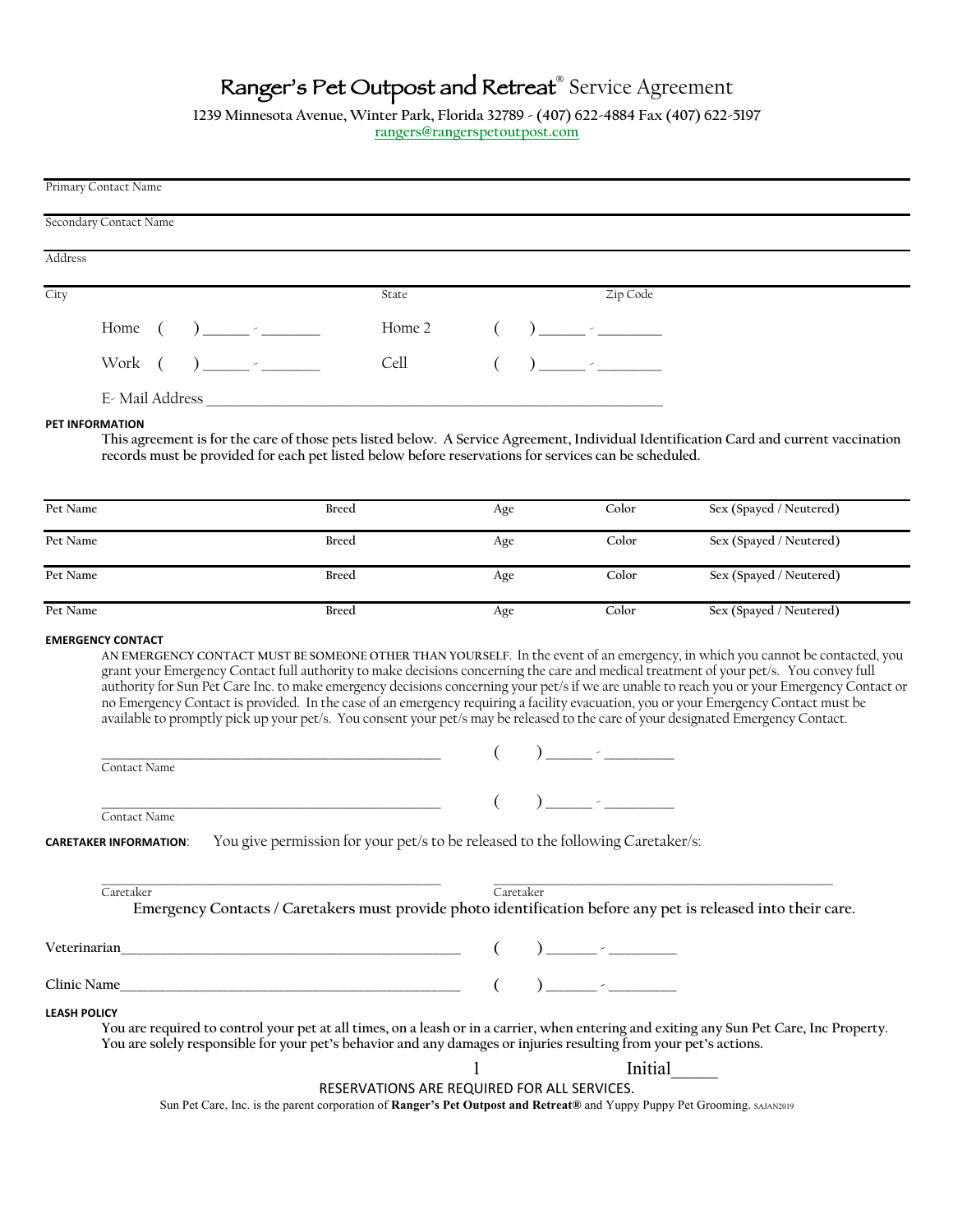# **GROOMING**

Your pet's safety, comfort and well-being are our utmost concern. Our professional groomers goal is to groom your pet to the style you request. We reserve the right to alter or stop grooming any pet in the event our staff determines it is in your pet's best interest or your pet displays stressed / aggressive behavior. **Grooming an elderly or frail pet is conducted at your risk.**

Shaving your pet will dramatically change your pet's appearance. Shaving a pet will result in exposure of skin and will often reveal preexisting skin conditions.

Scheduled grooming pets must arrive before 10:00 am and be retrieved by 6:30 pm on appointment date. **An additional partial daycare fee of \$15.00 will be charged for any grooming pets remaining in our care past 6:30 pm.**

# **OVERNIGHT LODGING**

Overnight Lodging is when a pet remains in the facility overnight. Overnight Lodging guests enjoy their day in appropriate supervised play. Lodging fees are charged by the night. Lodging fees are posted at rangerspetoutpost.com and at our front desk. Pricing is subject to change. We recommend bringing the following items for your pet/s when boarding:

- ! **FOOD -** Adequate supply of your pet's food for the duration of the stay accompanied with feeding instructions. **If food is not provided you may purchase food or meals will be provided to your pet at a rate of \$1.00 per meal.**
- ! **MEDICATION -** Adequate supply of medication for the duration of the stay accompanied with instructions. Provide any treat or enticement your pet may require for administration of oral medication (i.e. pill pockets, cheese). **If an enticement is required but not provided you may purchase a bag of pill pockets or pill pockets will be provided to your pet at a daily rate of \$1.00.**
- ! **BEDDING / BOWLS -** We provide bedding and bowls so you don't have to pack these items. **Sun Pet Care, Inc. is not responsible for damage or loss of any belongings.**

Lodging space is limited. We recommend making all non-holiday lodging reservation at least two (2) weeks in advance of desired lodging dates. We recommend making summer vacation / holiday lodging reservations at least eight (8) weeks in advance of desired lodging dates.

**All Holiday Lodging Reservations require an advance deposit.** Holiday deposits are refundable up to 14 days prior to the holiday for which they are made. Lodging Reservation Deposits become non-refundable / non-transferable within 14 days prior to the holiday for which the reservation is made.

**Lodging Reservation Wait List -** In the event our Lodging is full we will begin a reservation wait list. **If you elect to be placed on a Lodging Wait list – this does not guarantee an accommodation will become available.** Only when a confirmed reservation is cancelled can we offer a client on the wait list an accommodation.

We reserve the right to change your pet's lodging accommodation to protect the health and well-being of your pet/s, other pets or our staff. Rate charges may apply.

**Ranger's Pet Outpost and Retreat® is not an animal hospital / clinic. We will only administer medication as prescribed by a veterinarian. If your pet requires extensive medical care or treatment, we strongly recommend finding accommodation with a veterinarian or animal hospital / clinic. We reserve the right to refuse service to any pet with any medical condition.** 

# **DOGGIE DAYCARE**

Doggie D**ay**care is a supervised exercise activity in which pet/s are allowed to exercise and interact with our staff and other pets. You knowingly give full consent allowing your pet/s to participate in Doggie Daycare.

All pets involved in group Doggie Daycare must be spayed or neutered, of good nature (display no aggressive tendencies), in good health and free of any injuries, bandaging, sutures, stitches, etc. We reserve the right to change your pet's Doggie Daycare activities to protect the health and well-being of your pet/s, other pets or our staff.

Participation in Doggie Daycare will expose your pet/s to exercise and interaction with other pets which could result in injury or illness to your pet/s. You fully acknowledge and understand the inherent risks involved in allowing your pet/s to participate in Doggie Daycare and give your full consent allowing your pet to participate in Doggie Daycare. You accept all risks involved with your pet/s participating in Doggie Daycare and agree that Sun Pet Care, Inc. is not liable for any injuries or illnesses resulting from your pet/s participating in Doggie Daycare. You are responsible for all costs for illness or injury resulting from your pet/s participating in Doggie Daycare. You are responsible for all material costs/damages to Sun Pet Care, Inc. resulting from your pet/s participating in Doggie Daycare.

Advanced Doggie Daycare may be purchased in the form of Packages. Advanced Doggie Daycare Packages expire two years from date of Package purchase. Doggie Daycare Packages are non-transferable and non-refundable.

**Doggie Daycare Waitlist -** Doggie Daycare is in high demand and most days are fully booked with regular reoccurring appointments. All requests for reoccurring or occasional reservations are placed on a waitlist. Requests are filled from the waitlist as space becomes available.

Failure to fulfill any scheduled Doggie Daycare reservation will result in a single Doggie Daycare charge. Appointment cancellation must be made by 7:00 am of the appointment date to avoid Doggie Daycare charge.

#### **Initial** RESERVATIONS ARE REQUIRED FOR ALL SERVICES.  $\mathfrak{D}$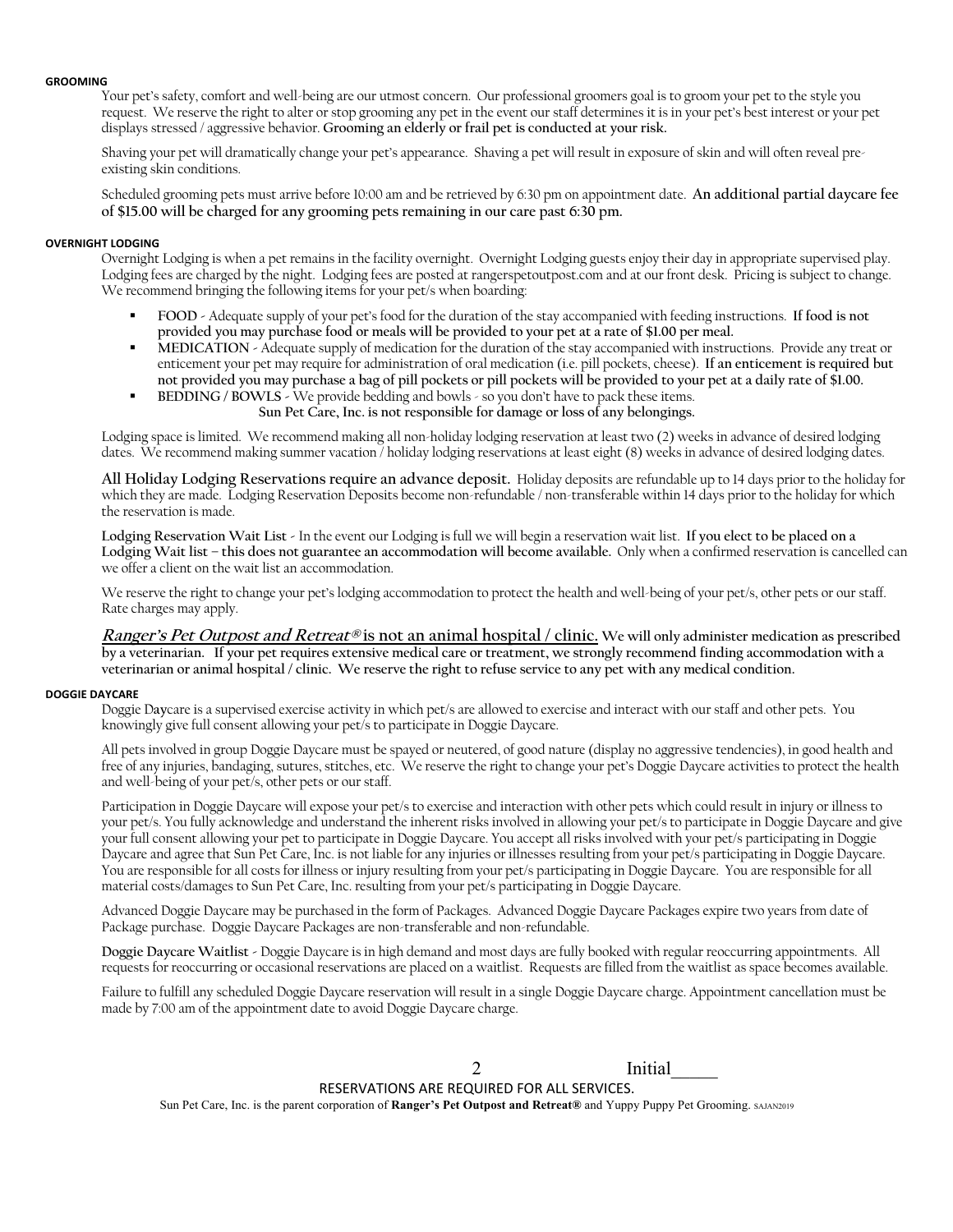#### **AGGRESSIVE BEHAVIOR**

To protect the health and well-being of your pet/s, other pets, our staff and clients - Sun Pet Care, Inc. reserves the right to alter, refuse or cancel services if:

- Your pet displays aggressive or destructive behavior.
- Your pet has any history of aggressive or destructive behavior.

(Initial) My pet has no history of aggressive or destructive behavior.

\_\_\_\_\_\_\_\_\_\_\_\_\_\_(Initial) My pet has displayed instances of aggressive or destructive behavior. Details of aggressive behavior:

You are solely responsible for any expenses resulting from your pet's destructive or aggressive behavior. By entering into this Agreement, you agree to indemnify, defend, protect and hold Sun Pet Care, Inc., its owners, employees, associates and agents harmless from and against any and all damages, claims, losses, costs, liabilities or expenses (including, but not limited to, injuries to any person/animal or destruction of any property) arising out of your pet's behavior, regardless of whether or not your pet has exhibited such behavior in the past or the actions or inactions of Sun Pet Care, Inc., its owners, employees, associates or agents.

**Sun Pet Care, Inc. will not provide services to any aggressive pet/s. We reserve the right to refuse service to aggressive breeds including, but not limited to, Pit Bull or Pit Bull mix breeds.** 

#### **MEDICAL DECLARATION**

To provide for the health and safety of your pet/s, other pets and our staff we ask that you provide full disclosure of your pet/s medical history.

\_\_\_\_\_\_\_\_\_\_\_\_\_\_\_(Initial) You declare your pet/s is in good physical / medical condition – free of any medical limitation, restrictions or illness (i.e. Bordetella or Canine Influenza).

\_\_\_\_\_\_\_\_\_\_\_\_\_\_\_(Initial) You declare your pet/s has a medical condition, injury, physical limitation, restriction or illness. Provide details pertaining to your pet/s condition (include the name and phone number of the attending veterinarian):

If at anytime your pet/s medical condition changes you agree to provide full disclosure to Sun Pet Care, Inc. We reserve the right to suspend services for your pet/s until satisfactory medical clearance is granted by the attending Veterinarian.

We reserve the right to limit, alter or refuse any and all services based on medical condition, injury, physical limitation, restrictions or illness.

#### **MEDICAL CARE PROTOCAL AND AUTHORIZATION**

In the event your pet requires emergency veterinary care our staff will initiate actions for obtaining appropriate veterinary treatment until you or your designated Emergency Contact can be reached.

You grant authority to Sun Pet Care, Inc. and its Agents to obtain essential emergency veterinary treatment for your pet/s and grant permission to transport your pet/s for the purposes of receiving veterinary treatment.

You grant Sun Pet Care, Inc. permission to authorize charges (payment) for the treatment of your pet/s. You are responsible for any and all costs incurred by Sun Pet Care, Inc. for veterinary treatment and care of your pet/s.

You give Sun Pet Care, Inc. the authority to obtain medical history and vaccination records for your pet/s from the veterinarian or clinic listed on your pet's Information Card and the Service Agreement. You give permission for your pet's veterinary records including vaccination records to be released to Sun Pet Care, Inc. (records may be faxed to (407) 622-5197 or sent to rangers@rangerspetoutpost.com).

PRINT NAME DATE SIGNATURE DATE

Initial\_\_\_\_\_

RESERVATIONS ARE REQUIRED FOR ALL SERVICES.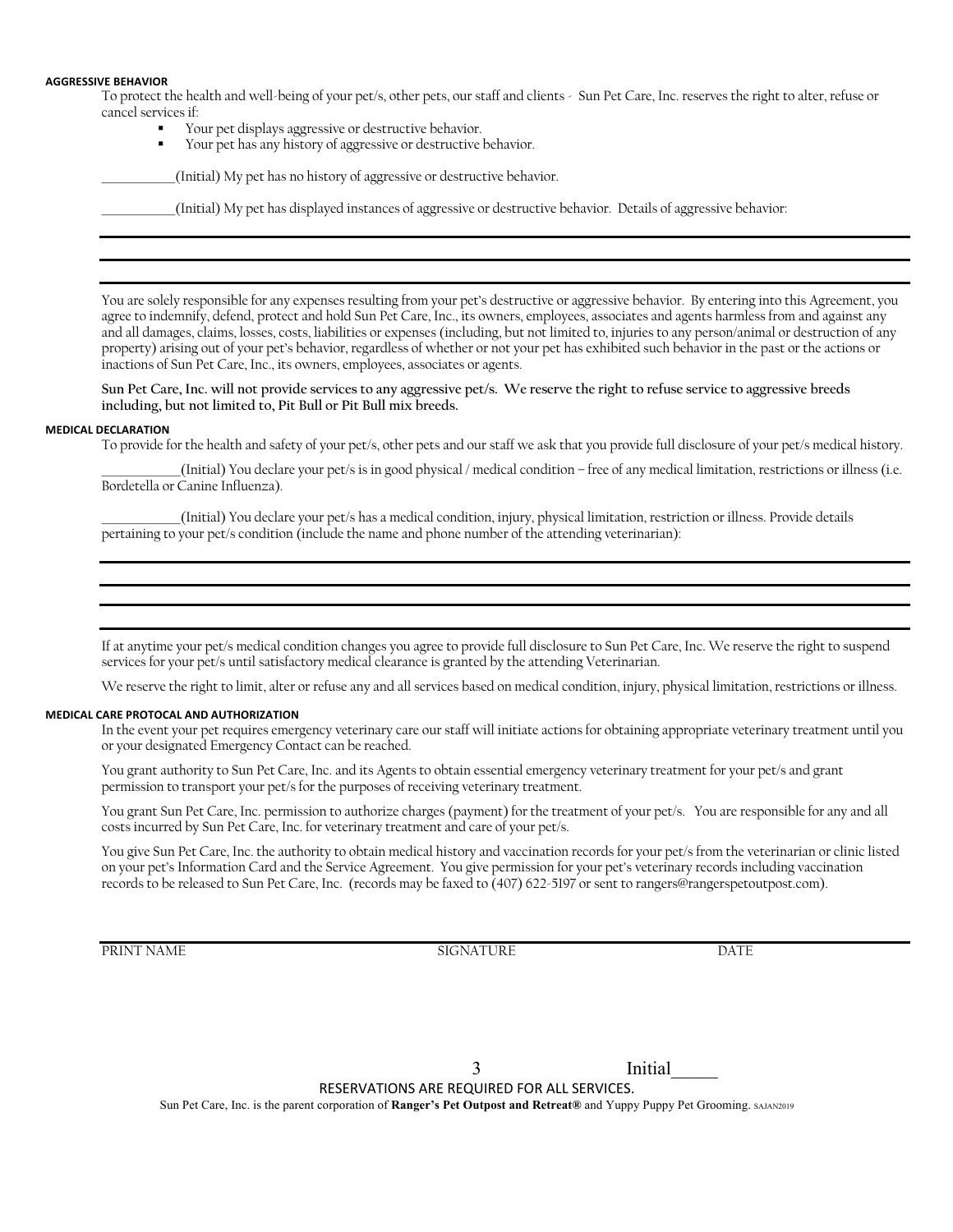# **VACCINATION REQUIREMENTS**

We take great care to maintain a healthy environment for your pet/s. Stringent screening and core vaccination requirements are essential to maintaining a healthy environment. Even with rigorous precautions pets, on occasion, may become ill or injured. Our staff will take appropriate action in the event your pet/s requires veterinary care. You (the Pet Owner) are responsible for any and all costs associated with the care of your pet.

Sun Pet Care, Inc. requires all pets entering the facility, for any service, must be current on a set of **core vaccinations**. Our core vaccination requirements help to protect the health of all pets entering our facility. The following were considerations in the development of our core vaccination requirements:

Recommendations of local veterinarians. Governmental vaccination requirements.

Evaluation of pet interaction in the Facility. Review of American Veterinary Medical Association Vaccination Protocol.

Immunization is a very important part of your pet's preventive health care. Most vaccinations are effective and will prevent or minimize the efficacy of an infection / illness. A vaccinated pet may not develop adequate immunity and it is possible for these pets to contract an illness for which they have been vaccinated.

Veterinarians may tailor vaccination programs that differ from our **core vaccination requirements**. Although some veterinarian may not require our core vaccinations, **we will not waiver our standards**. **Proper documentation certifying your pet/s is current on the following vaccinations must be submitted before your pet/s is admitted to any Sun Pet Care, Inc. Facility and before any reservations for service can be scheduled:**

| <b>CANINE</b>             | <b>FELINE</b>                                                          |
|---------------------------|------------------------------------------------------------------------|
| Rabies                    | Rabies                                                                 |
| Distemper, Parvo          | FVRCP - Rhinotracheitis, Calicivirus, Panleukopenia (Feline Distemper) |
| Canine Influenza          | Feline Leukemia Virus                                                  |
| Bordetella (Kennel Cough) |                                                                        |

# **ONLY PETS CURRENT ON CORE VACINATIONS WILL BE ADMITTED TO SUN PET CARE, INC. FACILITY.**

**CANINE BORDETELLOSIS (Kennel Cough) -** Any canine interacting with other canines runs a risk of contracting an illness including Bordetellosis (commonly referred to as Kennel Cough). Bordetellosis is caused by bacterium *Bordetella bronchiseptica,* which is often present in the respiratory tracts of many animals. It is a primary cause of tracheobronchitis (kennel cough), which can result in a severe chronic cough. In addition to the cough, some dogs develop a nasal discharge. Transmission most frequently occurs by contact with the nasal secretions of infected dogs.

**Pets that have received regular Bordetella and Canine Influenza vaccination are still at risk of contracting these infections. For further information regarding illnesses and vaccinations we recommend you consult with your veterinarian.**

# **PARASITE PROTOCOL**

All pets entering the facility must be free of external parasites such as fleas and ticks, as well as internal parasites such as Heartworm, Hookworm, and Roundworm. Any pet discovered with parasites will be administered appropriate treatment to resolve the infestation. You are responsible for any and all costs incurred by Sun Pet Care, Inc. for treatment, veterinary care and medication required for the care of your pet/s.

# **All pets entering the facility must be on a regular preventative for fleas / ticks and heartworm.**

\_\_\_\_\_\_\_\_\_\_\_\_\_\_\_ (Initial) **You declare your pet/s has been free of any external or internal parasites for at least thirty (30) days.** 

\_\_\_\_\_\_\_\_\_\_\_\_\_\_\_ (Initial) **You declare your pet is on a regular preventative for external and internal parasites including fleas, ticks and heartworm.** 

# **BUSINESS HOURS**

**SUNDAY 4:00 pm – 6:00 pm** • **MONDAY – FRIDAY 7:00 am – 7:00 pm** • **SATURDAY 8:30 am – 7:00 pm**

**Business hours are strictly enforced.** Pets may be checked-in /checked-out for services only during business hours. All pets remaining in the facility after closing will be boarded until the opening of the next Business Day (standard boarding rates apply). Business hours are subject to change without notice and may vary during holidays.

# **CELL PHONE FREE ZONE**

For safety reasons our property is a cell phone free space. We request you refrain from using cell phones while on **Ranger's Pet Outpost and Retreat**® Property including parking and lobby areas.

# **PARKING AREA SAFETY**

To maintain a safe parking area we ask that you remain alert and drive with caution at all times.

Initial\_\_\_\_\_

# RESERVATIONS ARE REQUIRED FOR ALL SERVICES.  $\Delta$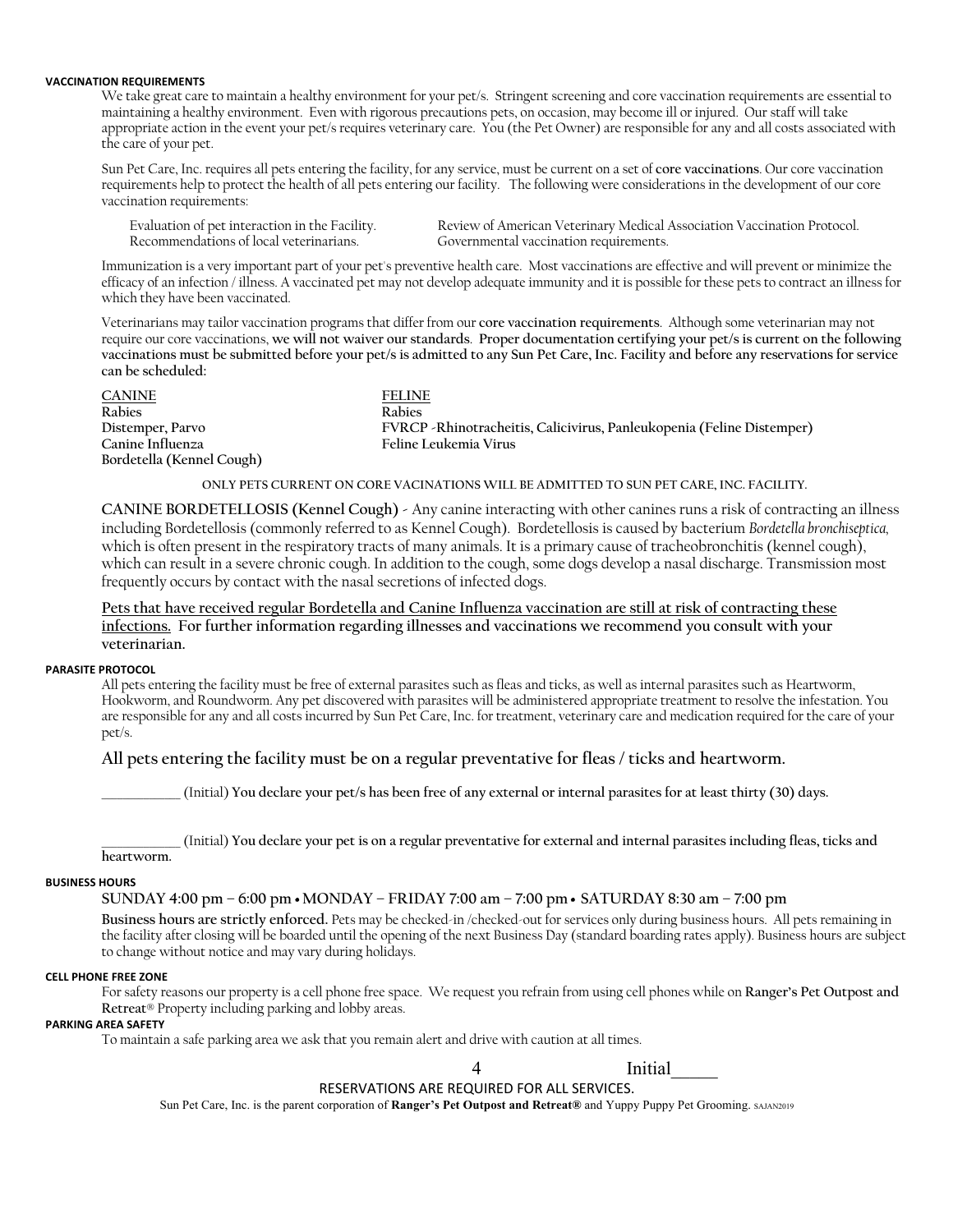# **TRANSACTION POLICIES AND PAYMENT METHODS**

Payment is due before or upon completion of any service. Sun Pet Care, Inc. reserves the right to adjust fees for services without notice. Prices are subject to change. Sun Pet Care, Inc. accepts Cash, VISA, MASTER CARD, DISCOVER, AMERICAN EXPRESS and Personal/Business Checks (with proper identification) as tender for services rendered.

You may place a credit card on-file for services. Your Credit Card will be charged for services if no other form of payment is presented at the time services are completed. Your signature below indicates that you have placed your Credit Card on file and authorize Sun Pet Care, Inc. to charge for completed services or prepayment of specified services (i.e. Daycare Packages, Holiday Boarding Deposits, etc.).

| <b>VISA</b>                        | EXPRES      | <b>DISCOVER</b><br><b>CARD</b> |  |
|------------------------------------|-------------|--------------------------------|--|
| Credit Card Number:                |             |                                |  |
| Expiration Date:                   | CID Number: | Billing Zip Code:              |  |
| Name as it appears on Credit Card: |             |                                |  |

# Authorizing Signature **Date** Date **Date**

**SERVICE CANCELLATION POLICY -** Cancellation notification for most service must be given at least twenty-four (24) hours prior to scheduled service to avoid charges (specified services may require varied cancellation requirements). Notice for cancellation must be made (by phone or in person) at the providing Sun Pet Care, Inc. Facility. Failure to give proper cancellation notice will result in a minimal charge or the loss of deposit.

**Holiday Lodging Reservations require an advance deposit to hold reservations.** Holiday deposits are refundable up to 14 days prior to the holiday for which they are made. Lodging Reservation Deposits become non-refundable / non-transferable within 14 days prior to the holiday for which the reservation is made.

**Doggie Daycare appointment cancellation must be made by 7:00 am of the appointment date.** Failure to fulfill any reservation will result in a single Doggie Daycare Day charge.

**COLLECTION POLICY – Clients are required to settle all** charges for services including but not limited to boarding, grooming, training, medical, veterinary services, property or personal injury within ten business days after services are rendered or Sun Pet Care, Inc. will take appropriate collection/legal action.

**RETURN CHECK / CREDIT CARD CHARGE BACK POLICY -** Settlement for all returned check or credit card chargebacks must be made within ten (10) days from bank notice. Settlement for returned checks / credit card charge backs must be made in cash, money order or credit card. Returned check / credit card chargebacks will receive a minimum \$25.00 transaction fee.

**CLIENT ENROLLMENT -** Clients may enroll to receive services during open enrollment season. Services are only provided for currently enrolled clients. Client enrollment is subject to expiration. Client enrollment will automatically expire when no services have been provided, to any given client, for a period of one year.

**RIGHT TO REFUSE SERVICE -** To protect the health and well-being of your pet/s, other pets, our staff and clients - Sun Pet Care, Inc. reserves the right to immediately cancel, refuse or suspend any and all services without notice or stated reason.

# **SERVICE AGREEMENT COMPREHENSION AND APPROVAL**

This Service Agreement covers the relationship between you and Sun Pet Care, Inc. each time you receive services from Sun Pet Care, Inc. You affirm the terms of the Service Agreement and the truthfulness and accuracy of all statements you have made regarding you and your pet/s.

You (the Pet Owner) hereby release and agree to hold Sun Pet Care, Inc, its owner's, employees, associates and agents harmless from any and all manner of damages, claims, losses, liabilities, costs or expenses, causes of action or suits, whatsoever in law or equity (including, without limitation, attorney's fees and related costs) arising out of or related to any services provided by Sun Pet Care, Inc., its owners, employees, associates or agents.

Services will not be provided by Sun Pet Care, Inc. without your full agreement with the Service Agreement. Your signature conveys you understand and agree to all content, conditions and terms specified within the Service Agreement. Terms and conditions of this Service Agreement are subject to change, revision and update. Any changes to the Service Agreement are posted at rangerspetoutpost.com. A current Service Agreement can be obtained at rangerspetoutpost.com.

| PET/S OWNER NAME (Print)                    | SIGNATURE        | <b>DATE</b> |  |  |  |  |
|---------------------------------------------|------------------|-------------|--|--|--|--|
|                                             |                  |             |  |  |  |  |
| PET/S OWNER NAME (Print)                    | <b>SIGNATURE</b> | <b>DATE</b> |  |  |  |  |
|                                             |                  | Initial     |  |  |  |  |
| RESERVATIONS ARE REQUIRED FOR ALL SERVICES. |                  |             |  |  |  |  |